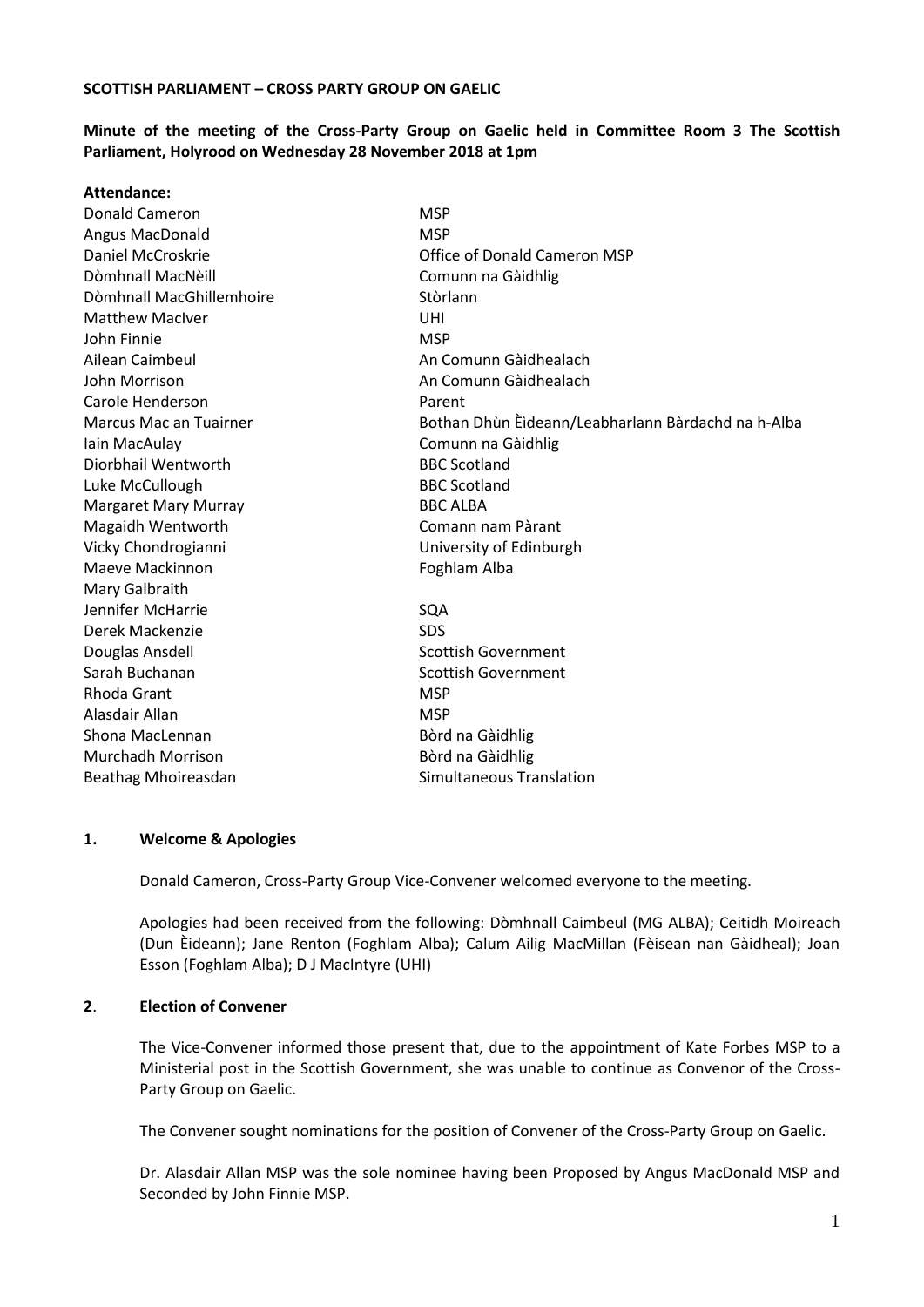Dr. Allan was elected to the post of Convener of the Cross-Party Group on Gaelic.

The Vice-Convener thanked Kate Forbes for her hard work in the role as Convener and invited Dr. Allan to take over the meeting.

Dr. Allan assumed the role of Convener and thanked Kate Forbes and Donald Cameron and those who had nominated him for the post of Convener.

## **3. Minute of Previous Meeting**

The Minute of the previous Meeting held on 31 May 2018 was agreed. Proposed by Matthew MacIver and Seconded by D W Morrison

## **4. Presentation: BBC ALBA @10**

# **Speaker: Margaret Mary Murray (Head of Gaelic Services) BBC ALBA & BBC Radio nan Gàidheal**

NOTE: Copies of this presentation are available for distribution. Please contact [oifis@gaidhlig.scot](mailto:oifis@gaidhlig.scot)

Summary:

- In the Beginning
- **Showreel**
- Content and Audiences
- Industry
- Challenges
- Digital and Short Form
- BBC ALBA @10

#### **The Convener thanked Margaret Mary and invited questions/points**

**Q: Angus MacDonald MSP** spoke warmly about great memories from the launch. He referred to the Parliament Debate in 2018 and the point that funding was an issue. He asked what has been done and whether the new channel is a challenge? Margaret Mary Murray responded that new channel will bring opportunities; that Commissioning team has Gaelic at its heart; Iolaire programme has been commissioned by the new channel and funded by the BBC; and that it is welcome to see new money coming into the channel

**Luke MacDonald (BBC Scotland)** mentioned the current consultation re provision of TV licences to over 75's and encouraged people to engage with that consultation

#### **5. Presentation: Research on Additional Support Needs**

#### **Speaker: Dr Vicky Chondrogianni, Bilingualism Matters, Edinburgh University**

NOTE: Copies of this presentation are available for distribution. Please contact [oifis@gaidhlig.scot](mailto:oifis@gaidhlig.scot)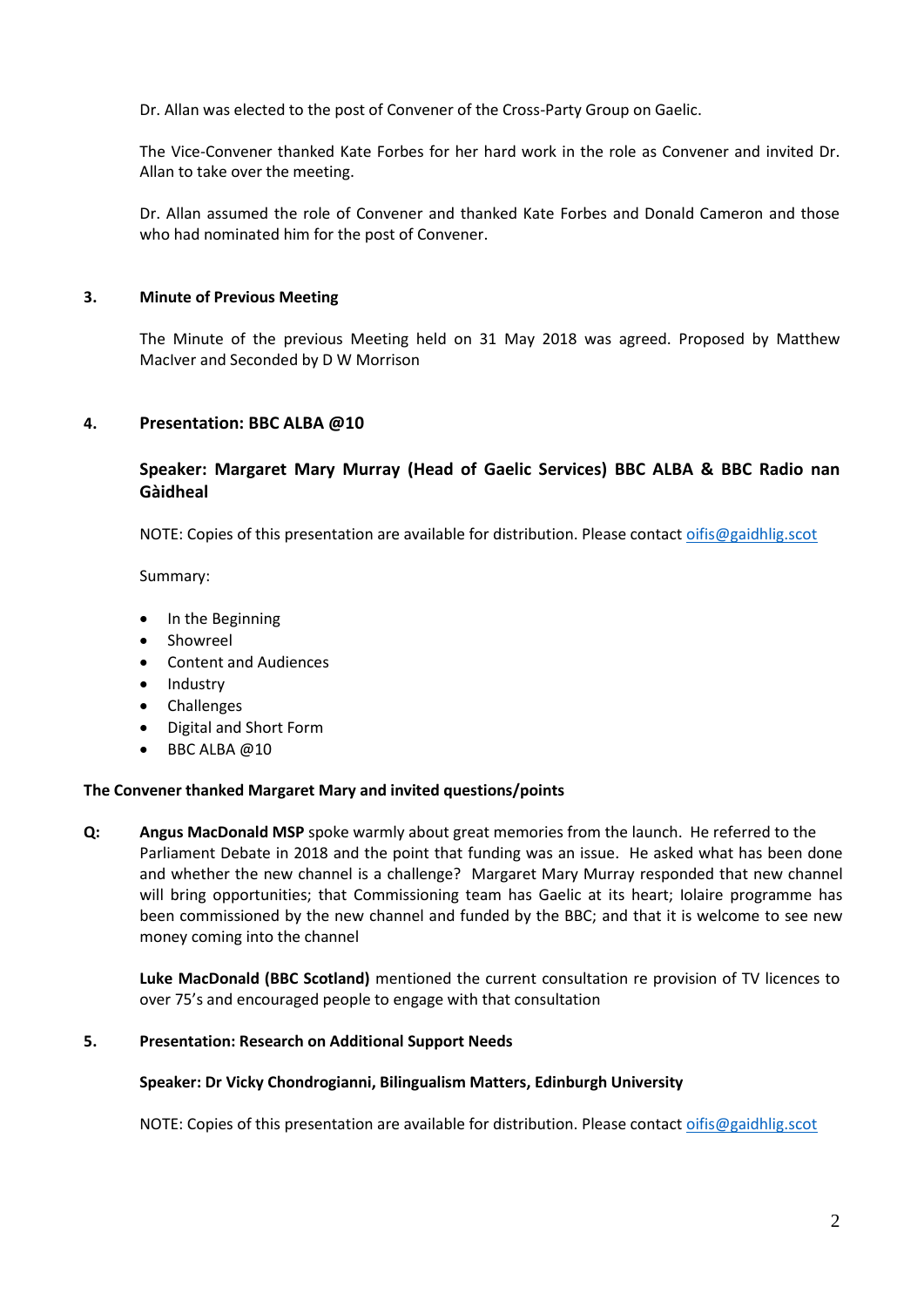## Summary:

- Bilingual children
	- o Grow up with two languages either from birth or are exposed to a second language due to societal or educational factors.
	- o Actively use both languages daily, albeit in different contexts
- The bilingual paradox
- Bilingual education as a benefit
- Bilingualism as a burden
- Cumulative effects of bilingualism on language impairment
- The GME context
- European COST Action on bilingual children with language disorders
- Present study
	- o Aims
	- o Basic premises
	- o Participants
	- o Materials
	- o Crosslinguistic lexical task (CLT)
	- o Age of Acquisition study
	- o Some preliminary results
	- o Challenges
	- o Opportunities
	- o Future Directions
	- o Acknowledgements

# **The Convener thanked Dr Chondrogianni for her presentation and invited questions/points**

**Carole Henderson c**ommented that in her view there have been lots of reports/recommendations about disorders but there had been insufficient action. She asked whether teachers know about disorders and how to handle them. She recommended that assessment should be by speech language therapists and that it was important that teachers know about this. Her experience was that she had been advised that leaving children in Gaelic would be detrimental to their development. She also commented that SQA did not take into account children with disorders in Gaelic exams; although children are given extra time but in her view that is not what the children need. She also commented that these Cross-Party meetings are becoming shorter and that one hour is not enough. Dr Chondrogianni responded that in her experience most teachers do not know so there is a gap in teacher education. Bilingualism Matters are looking to raise awareness about disorders. There are guidelines in place.

*Dòmhnall MacNèill (CnaG) suggested writing to College of Speech Therapists.*

# **6. Presentation: A Faster Rate of Progress**

#### **Speaker: Shona MacLennan, Chief Executive Bòrd na Gàidhlig**

NOTE: Copies of this presentation are available for distribution. Please contact [oifis@gaidhlig.scot](mailto:oifis@gaidhlig.scot)

Summary:

- The National Gaelic Language Plan 2018-2023
- Collaboration and wider impact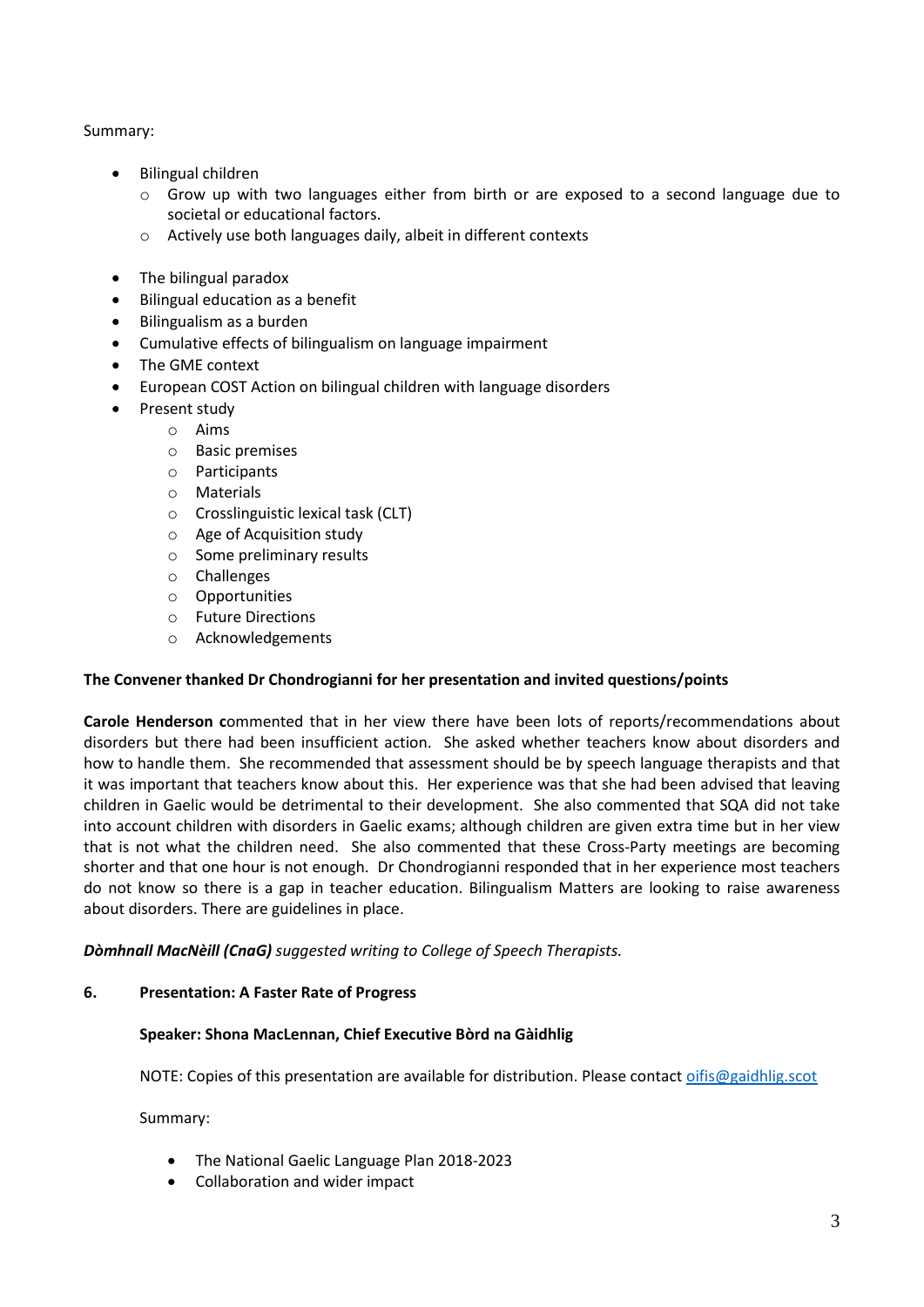- Communities different strategies need for different communities.
- Focus on young people
- What next?
- How can we make a Faster Rate of Progress with developing and using Gaelic?
	- o Meeting 9 August 2018
	- o Attended by the principal public authorities
	- o Discussed what the challenges are
	- o Agreed that the actions were
	- o 5 specific workstreams required

#### **Recruiting and retaining teachers in GME;**

Scottish Funding Council & GTCS

## **Learning and Digital Media**

MG ALBA & Comhairle nan Eilean Siar

## **Economy and the Labour Market;**

Highlands & Islands Enterprise & Skills Development Scotland

#### **Place-based Approaches;**

Highlands & Islands Enterprise & Comhairle nan Eilean Siar

# **Collaboration, Using and Support for Learners**

MG ALBA

#### • **How will they work?**

- o Different routes
- o Timetable meeting in August 2019

#### **The Convener thanked Shona MacLennan and asked for points/questions:**

**Professor Wilson MacLeod (University of Edinburgh)** asked if there would be a report published following the Faster Rate of Progress meeting and Shona MacLennan responded that there would not.

**D W Morrison (Stòrlann)** asked if Bòrd na Gàidhlig would be looking after these 5 streams of work? Shona MacLennan responded that this was a Scottish Government meeting. BnaG staff and Scottish Government officers will be involved in the workstream and the appropriate public bodies with responsibilities in these areas will progress the work.

**Iain MacAulay (CnaG)** asked if the community development workstream was only in the Western Isles and Shona MacLennan responded that, at this point, it's only in the Western Isles. Work on Community Charter is in progress.

**Marcus Mac an Tuairneir** asked what trust can we have in Comhairle nan Eilean Siar when we consider the GME policy and HIE when there is no-one with Gaelic on the Board? Shona MacLennan responded that it is an important message that HIE recognises the value of Gaelic (Ar Storas Gàidhlig). Discussions have taken place and continue to take place with Comhairle nan Eilean Siar.

**Carole Henderson** asked about staffing at Bòrd na Gàidhlig. Shona MacLennan responded that the Bòrd was going through the recruitment process and that there was interim support on education matters.

**The Convener thanked all those who made presentations and all who took part and left the meeting to attend to Parliamentary business. The Vice-Convener resumed the Chair of the meeting**